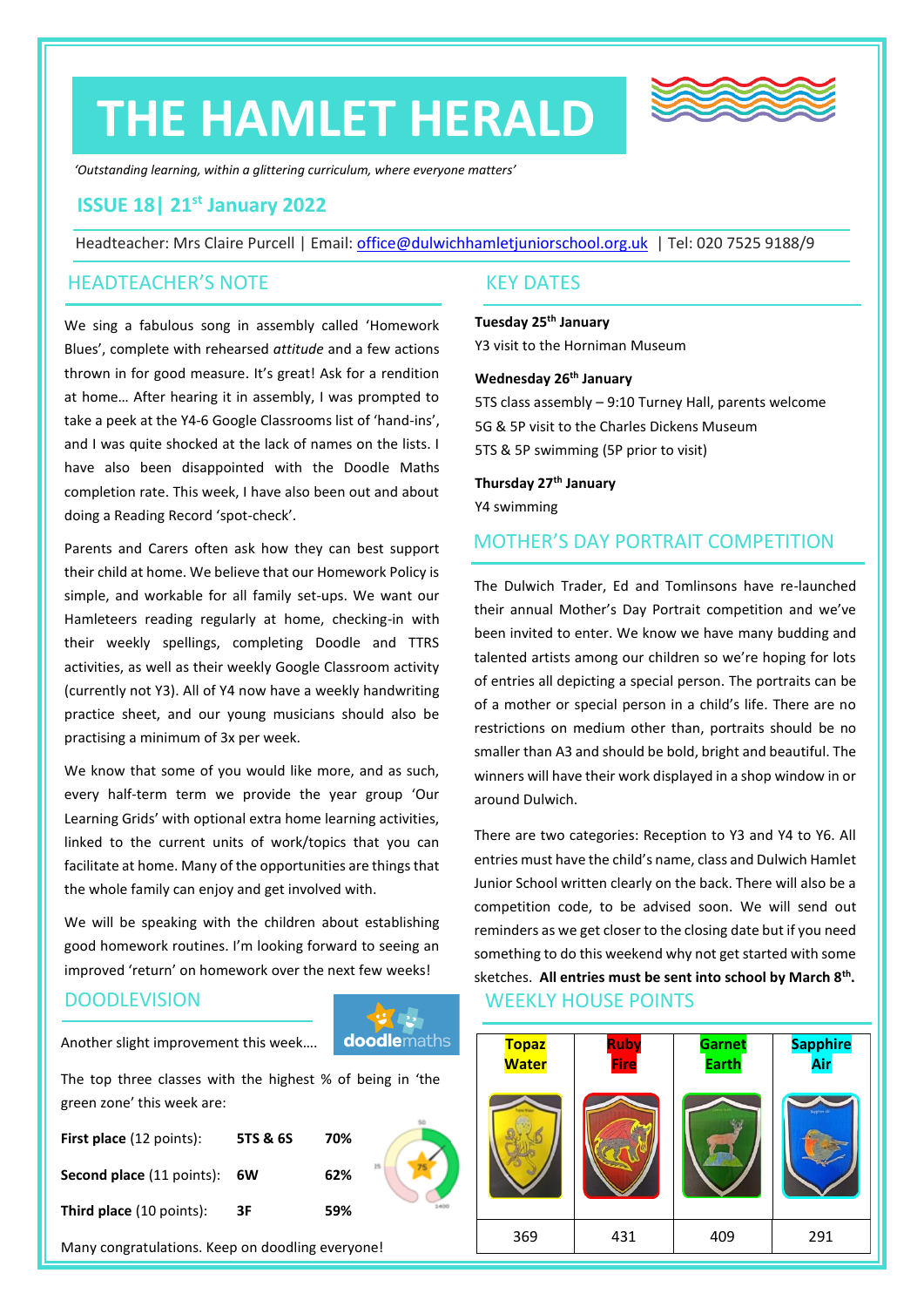#### THIS GIRL CAN! PTA UPDATE

You may well be aware of the National campaign, 'This Girl Can', celebrating women and girls in sport. Here at the Hamlet we celebrate girls in sport in many ways, one of which is through photos on a display. We are in the process of updating our fabulous 'This Girl Can' display. We're also relocating it to a new home in Turney Playground. The new display will be on the PE cupboard doors so everyone can see what talented sporting girls we have.

If we've already got a picture of your daughter it will go on the new display. If you'd like to send in an updated one we can change or have both. If you haven't yet sent one in we'd love to have one! The photo can be of any physical activity. Please note we will be laminating the picture so it waterproofs it for the display. Feel free to email your pictures to Nikki Thomson or the school office if that's easier. We look forward to seeing your girls in action!

# EARLY HELP SIGN-POSTING: OPEN HOUSE

# FRFF

Come and choose what you need from our stock of clothing and shoes for men, women and children. All items are FREE.

Where?



St Faith's Community Centre Red Post Hill, Dulwich London SE24 910

**Train North Dulwich Station** 

**Bus 37 or P4** 

No clothes will be available outside of these times or on other days

When?

 $2-4<sub>pm</sub>$ 

**Every Monday** 

from 10th January to 28th February 2022,



www.getridofit-donate.com Telephone 07944 102 112

We have recently been made aware of 'Open House': an organisation based within our local community that is able to support families with free items of clothing, shoes, toys and books. All items are donated from the community, are clean and sanitised, with many donations being new or like new.

Happy New Year from the PTA. We're off and running!

- **Our first cake sale of the year is coming up on February 11th**. Year 5 volunteers needed, let your reps know if you can help set up and sell on the day. We'll be asking for donations of cakes & biscuits (baked or bought, extra points for valentine-themed!) - reminders will go out closer the time.
- **Quiz Night will be back this year**, either live in person (we hope) or virtual, depending on the COVID situation and our ability to find a venue that allows us to run it safely. Watch this space.
- **Marcus Linfoot is our new Treasurer**; huge thanks to Marcus for stepping forward. With the return of secretary Olga from a maternity break, that rounds off the committee. A few classes are still without a rep team; if this is your class, please consider raising your hands to share this role.
- Finally, lots planned in the months ahead so do make sure you're on your class and PTA mailing list so you get updates, ticket info etc. Email [dulwichhamletpta@gmail.com](mailto:dulwichhamletpta@gmail.com) with your name and class(es) to be added.

#### **FREE PARENT SUPPORT FOR ONLINE SAFETY AND DIGITAL RESILIENCE**

Parent Zone are continuing with fantastic webinars this term to support parents with keeping their child safe online. Sessions are open to all Southwark parents and carers.

**Online Gaming: What you need to know** 

#### Thursday 27th January, 5pm-5:30pm Explore the world of online gaming: the benefits, the risks, and when to log off.

**Digital Wellbeing and Screen Time** Thursday 3rd February, 5pm-5:30pm Managing screen time and helping your child's wellbeing.

**Online risks, extremism and misinformation** Thursday 10th February, 5pm-5:30pm "Digital resilience" parenting approach to keeping your child safer online.

Helping your child stay safer online Thursday 24th February, 5pm-5:30pm How you can help your child explore their online world safely.

**Being Internet Brave** Thursday 3rd March, 5pm-5:30pm Communicating with your child about online safety.

To sign up, visit: https://www.pzlocal.org.uk/events or scan the QR code